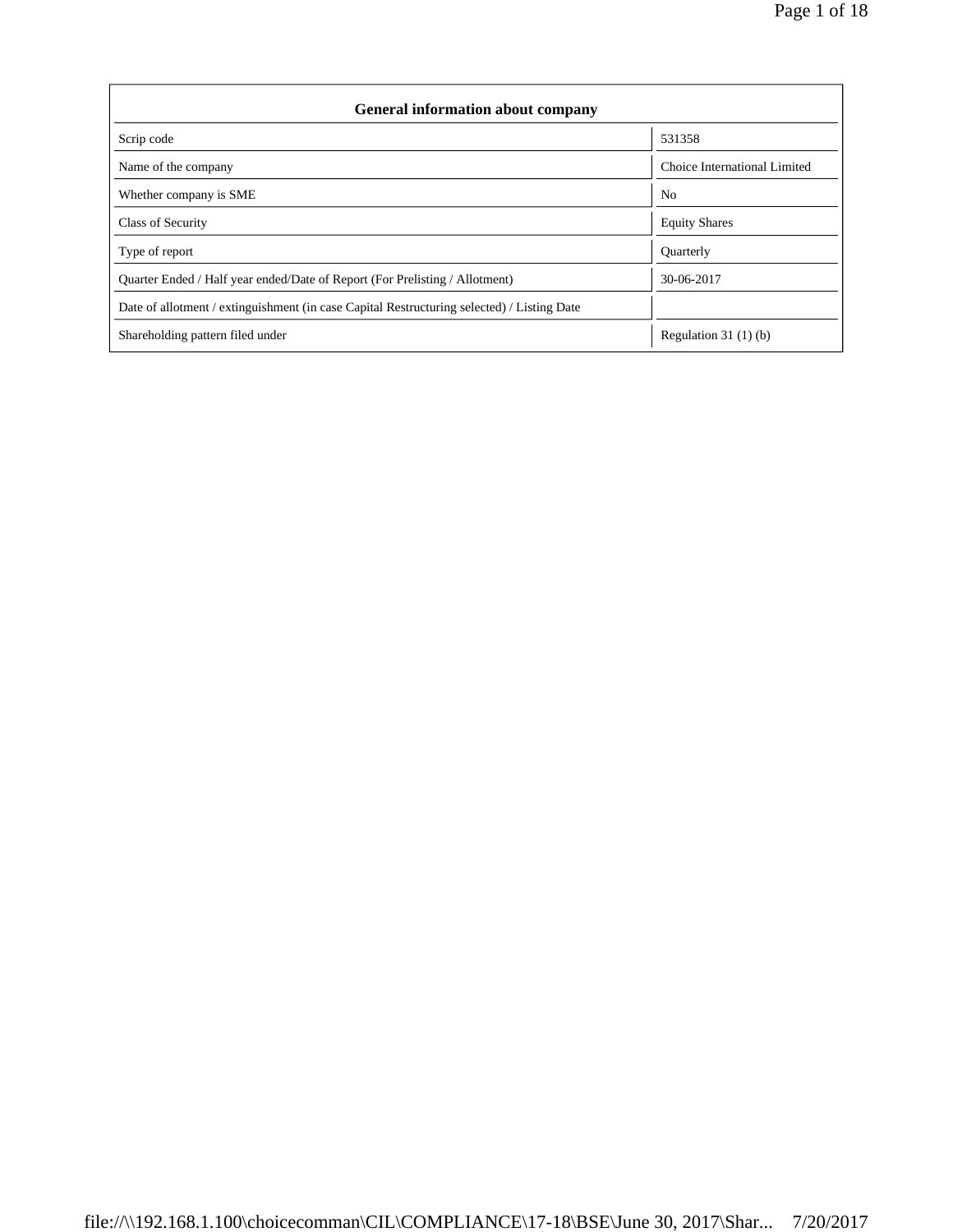| Sr. No. | <b>Particular</b>                                                                      | Yes/No         |
|---------|----------------------------------------------------------------------------------------|----------------|
|         | Whether the Listed Entity has issued any partly paid up shares?                        | N <sub>o</sub> |
|         | Whether the Listed Entity has issued any Convertible Securities?                       | N <sub>o</sub> |
|         | Whether the Listed Entity has issued any Warrants?                                     | N <sub>o</sub> |
| 4       | Whether the Listed Entity has any shares against which depository receipts are issued? | N <sub>0</sub> |
|         | Whether the Listed Entity has any shares in locked-in?                                 | Yes            |
| 6       | Whether any shares held by promoters are pledge or otherwise encumbered?               | N <sub>0</sub> |
|         | Whether company has equity shares with differential voting rights?                     | N <sub>0</sub> |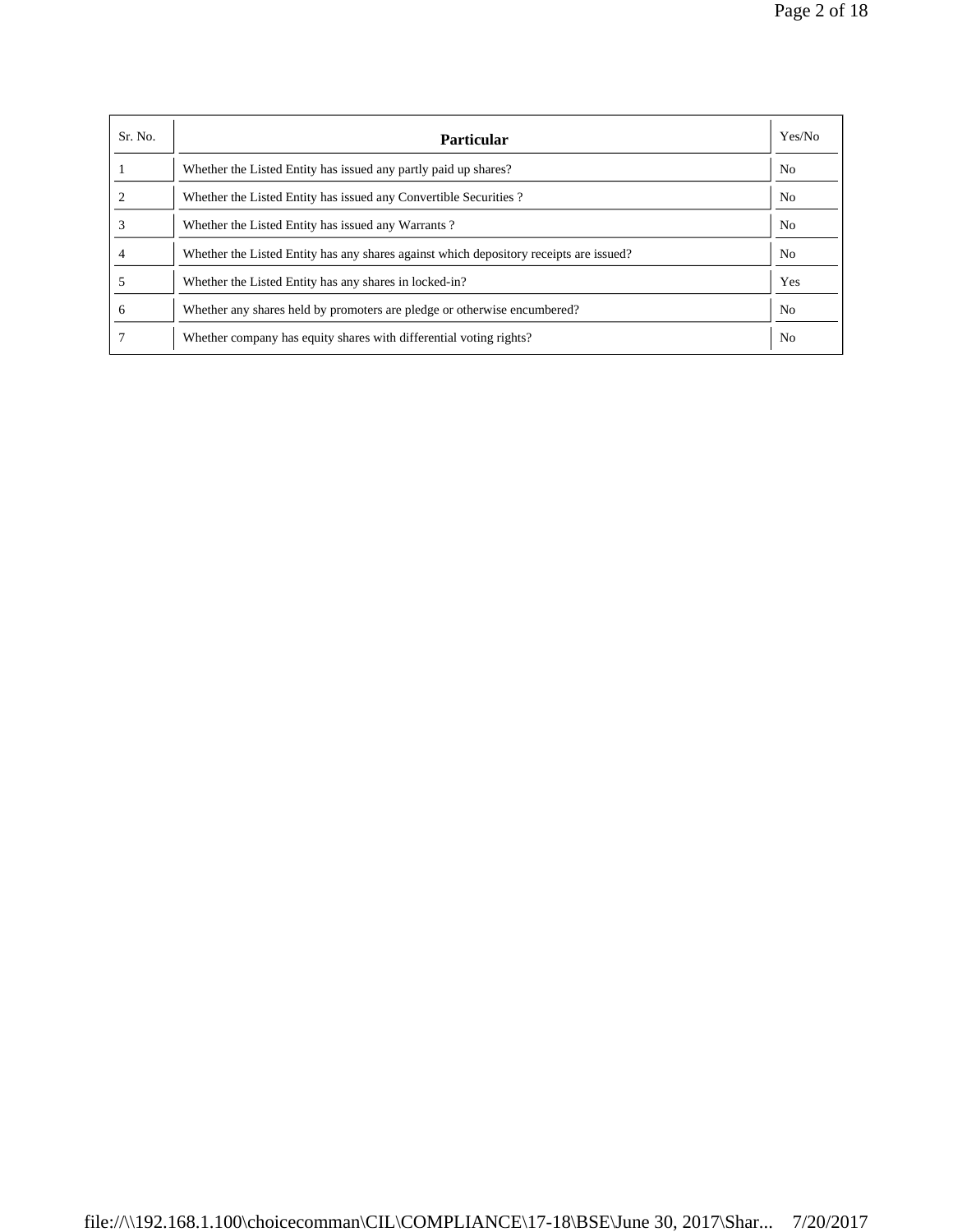|                 |                                                |                         |                         |                                 |                                    |                             | Table I - Summary Statement holding of specified securities |                           |               |                                      |                                 |
|-----------------|------------------------------------------------|-------------------------|-------------------------|---------------------------------|------------------------------------|-----------------------------|-------------------------------------------------------------|---------------------------|---------------|--------------------------------------|---------------------------------|
|                 |                                                |                         | No. of                  | No.<br><b>Of</b><br>Partly      | No. Of                             | Total nos.                  | Shareholding<br>as a % of<br>total no. of                   | class of securities (IX)  |               | Number of Voting Rights held in each |                                 |
| Category<br>(I) | Category<br>of<br>shareholder                  | Nos. Of<br>shareholders | fully paid<br>up equity | paid-<br>up                     | shares<br>underlying<br>Depository | shares<br>held<br>$(VII) =$ | shares<br>(calculated<br>as per                             | No of Voting (XIV) Rights |               |                                      |                                 |
|                 | (II)                                           | (III)                   | shares<br>held $(IV)$   | equity<br>shares<br>held<br>(V) | Receipts<br>(VI)                   | $(IV)+(V)$<br>$+ (VI)$      | SCRR.<br>1957) (VIII)<br>As a % of<br>$(A+B+C2)$            | Class eg:<br>X            | Class<br>eg:y | Total                                | Total as<br>a % of<br>$(A+B+C)$ |
| (A)             | Promoter<br>&<br>Promoter<br>Group             | 17                      | 14686527                |                                 |                                    | 14686527                    | 73.42                                                       | 14686527                  |               | 14686527                             | 73.42                           |
| (B)             | Public                                         | 2203                    | 5318273                 |                                 |                                    | 5318273                     | 26.58                                                       | 5318273                   |               | 5318273                              | 26.58                           |
| (C)             | Non<br>Promoter-<br>Non Public                 |                         |                         |                                 |                                    |                             |                                                             |                           |               |                                      |                                 |
| (C1)            | <b>Shares</b><br>underlying<br><b>DRs</b>      |                         |                         |                                 |                                    |                             |                                                             |                           |               |                                      |                                 |
| (C2)            | Shares held<br>by<br>Employee<br><b>Trusts</b> |                         |                         |                                 |                                    |                             |                                                             |                           |               |                                      |                                 |
|                 | Total                                          | 2220                    | 20004800                |                                 |                                    | 20004800                    | 100                                                         | 20004800                  |               | 20004800                             | 100                             |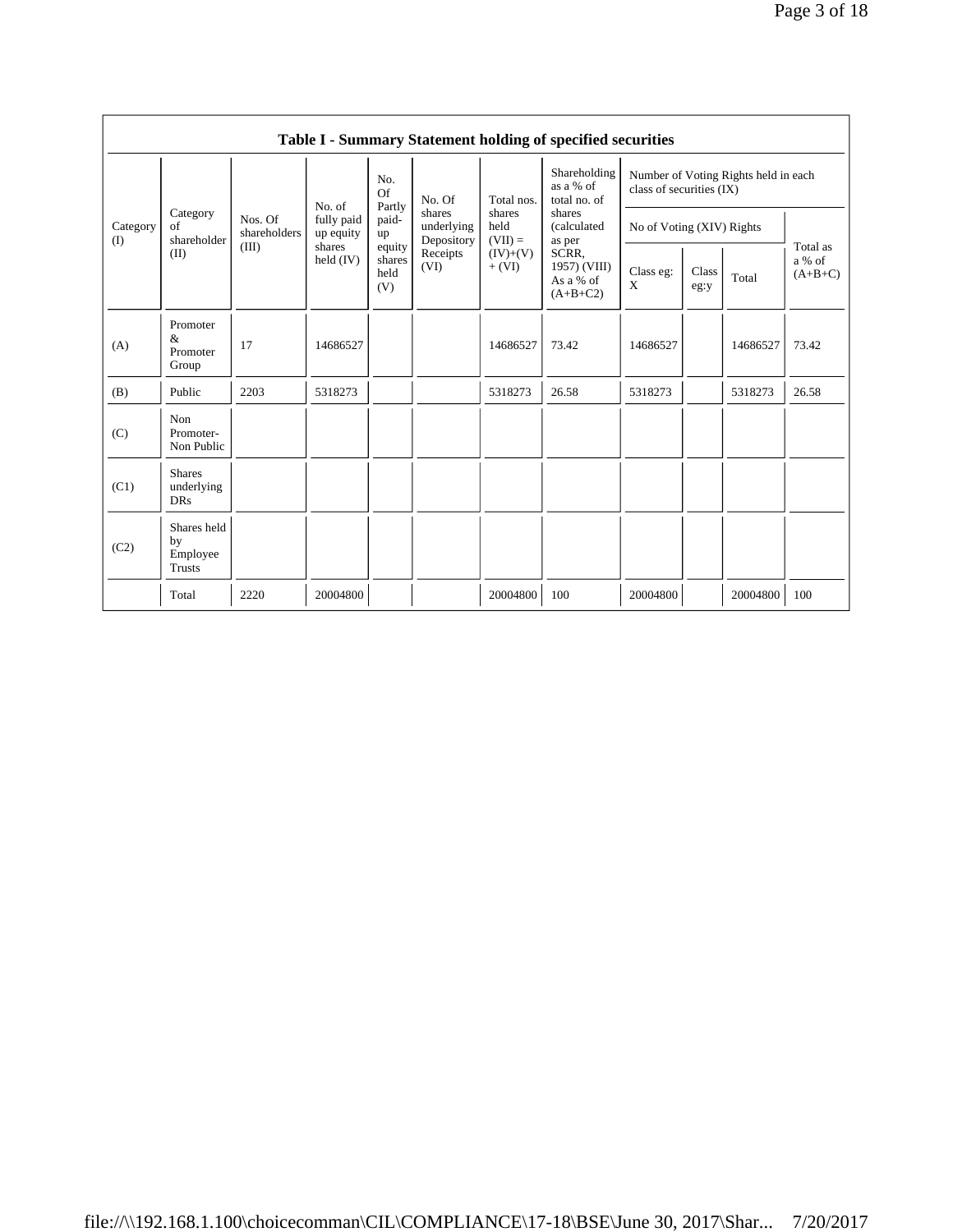|          |                                           |                                                 |                                       |                                                                | Table I - Summary Statement holding of specified securities                                    |                                     |                                                         |                         |                                                         |                                           |
|----------|-------------------------------------------|-------------------------------------------------|---------------------------------------|----------------------------------------------------------------|------------------------------------------------------------------------------------------------|-------------------------------------|---------------------------------------------------------|-------------------------|---------------------------------------------------------|-------------------------------------------|
| Category | Category<br>of                            | No. Of<br><b>Shares</b><br>Underlying           | No. of<br><b>Shares</b><br>Underlying | No. Of<br><b>Shares</b><br>Underlying<br>Outstanding           | Shareholding,<br>as a %<br>assuming full<br>conversion of<br>convertible<br>securities (as     | Number of Locked<br>in shares (XII) |                                                         | <b>Shares</b><br>(XIII) | Number of<br>pledged or<br>otherwise<br>encumbered      | Number of<br>equity shares                |
| (I)      | shareholder<br>(II)                       | Outstanding<br>convertible<br>securities<br>(X) | Outstanding<br>Warrants<br>$(X_i)$    | convertible<br>securities<br>and No. Of<br>Warrants<br>(Xi)(a) | a percentage<br>of diluted<br>share capital)<br>$(XI)=(VII)+$<br>$(X)$ As a % of<br>$(A+B+C2)$ | No. (a)                             | As a<br>$%$ of<br>total<br><b>Shares</b><br>held<br>(b) | No.<br>(a)              | As a<br>$%$ of<br>total<br><b>Shares</b><br>held<br>(b) | held in<br>dematerialized<br>form $(XIV)$ |
| (A)      | Promoter<br>&<br>Promoter<br>Group        |                                                 |                                       |                                                                | 73.42                                                                                          | 14461527                            | 98.47                                                   |                         |                                                         | 14686527                                  |
| (B)      | Public                                    |                                                 |                                       |                                                                | 26.58                                                                                          | $\bf{0}$                            | $\mathbf{0}$                                            |                         |                                                         | 5242271                                   |
| (C)      | Non<br>Promoter-<br>Non Public            |                                                 |                                       |                                                                |                                                                                                |                                     |                                                         |                         |                                                         |                                           |
| (C1)     | <b>Shares</b><br>underlying<br><b>DRs</b> |                                                 |                                       |                                                                |                                                                                                |                                     |                                                         |                         |                                                         |                                           |
| (C2)     | Shares held<br>by<br>Employee<br>Trusts   |                                                 |                                       |                                                                |                                                                                                |                                     |                                                         |                         |                                                         |                                           |
|          | Total                                     |                                                 |                                       |                                                                | 100                                                                                            | 14461527                            | 72.29                                                   |                         |                                                         | 19928798                                  |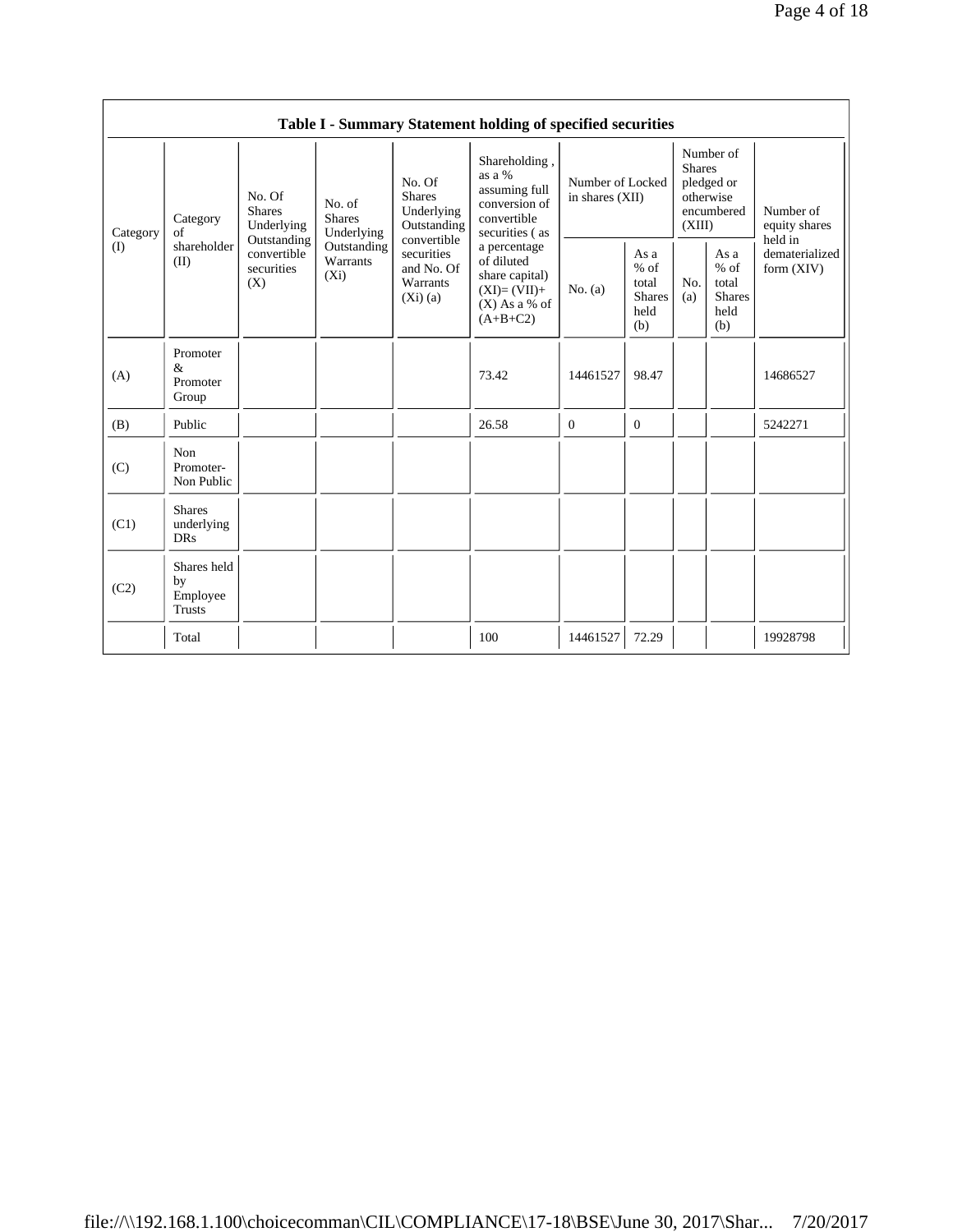|                                                                                                | Table II - Statement showing shareholding pattern of the Promoter and Promoter Group                                |                         |                                   |                                 |                                    |                             |                                                  |                           |               |                                      |                                 |
|------------------------------------------------------------------------------------------------|---------------------------------------------------------------------------------------------------------------------|-------------------------|-----------------------------------|---------------------------------|------------------------------------|-----------------------------|--------------------------------------------------|---------------------------|---------------|--------------------------------------|---------------------------------|
|                                                                                                |                                                                                                                     |                         |                                   | No.<br>Of                       | No. Of                             | Total nos.                  | Shareholding<br>as a % of<br>total no. of        | class of securities (IX)  |               | Number of Voting Rights held in each |                                 |
| Sr.                                                                                            | Category &<br>Name of the                                                                                           | Nos. Of<br>shareholders | No. of<br>fully paid<br>up equity | Partly<br>paid-<br>up           | shares<br>underlying<br>Depository | shares<br>held<br>$(VII) =$ | shares<br>(calculated<br>as per                  | No of Voting (XIV) Rights |               |                                      | Total<br>as a %                 |
|                                                                                                | Shareholders (I)                                                                                                    | (III)                   | shares<br>held $(IV)$             | equity<br>shares<br>held<br>(V) | Receipts<br>(VI)                   | $(IV)+(V)$<br>$+ (VI)$      | SCRR,<br>1957) (VIII)<br>As a % of<br>$(A+B+C2)$ | Class eg:<br>X            | Class<br>eg:y | Total                                | of<br>Total<br>Voting<br>rights |
| A                                                                                              | Table II - Statement showing shareholding pattern of the Promoter and Promoter Group                                |                         |                                   |                                 |                                    |                             |                                                  |                           |               |                                      |                                 |
| (1)                                                                                            | Indian                                                                                                              |                         |                                   |                                 |                                    |                             |                                                  |                           |               |                                      |                                 |
| (a)                                                                                            | Individuals/Hindu<br>undivided Family                                                                               | 16                      | 14300000                          |                                 |                                    | 14300000                    | 71.48                                            | 14300000                  |               | 14300000                             | 71.48                           |
| (d)                                                                                            | Any Other<br>(specify)                                                                                              | 1                       | 386527                            |                                 |                                    | 386527                      | 1.93                                             | 386527                    |               | 386527                               | 1.93                            |
| Sub-Total<br>(A)(1)                                                                            |                                                                                                                     | 17                      | 14686527                          |                                 |                                    | 14686527                    | 73.42                                            | 14686527                  |               | 14686527                             | 73.42                           |
| (2)                                                                                            | Foreign                                                                                                             |                         |                                   |                                 |                                    |                             |                                                  |                           |               |                                      |                                 |
| Total<br>Shareholding<br>of Promoter<br>and<br>Promoter<br>Group $(A)=$<br>$(A)(1)+(A)$<br>(2) |                                                                                                                     | 17                      | 14686527                          |                                 |                                    | 14686527                    | 73.42                                            | 14686527                  |               | 14686527                             | 73.42                           |
| B                                                                                              | Table III - Statement showing shareholding pattern of the Public shareholder                                        |                         |                                   |                                 |                                    |                             |                                                  |                           |               |                                      |                                 |
| (1)                                                                                            | Institutions                                                                                                        |                         |                                   |                                 |                                    |                             |                                                  |                           |               |                                      |                                 |
| (3)                                                                                            | Non-institutions                                                                                                    |                         |                                   |                                 |                                    |                             |                                                  |                           |               |                                      |                                 |
| (a(i))                                                                                         | Individuals -<br>i.Individual<br>shareholders<br>holding nominal<br>share capital up<br>to Rs. 2 lakhs.             | 2075                    | 1535078                           |                                 |                                    | 1535078                     | 7.67                                             | 1535078                   |               | 1535078                              | 7.67                            |
| (a(ii))                                                                                        | Individuals - ii.<br>Individual<br>shareholders<br>holding nominal<br>share capital in<br>excess of Rs. 2<br>lakhs. | 14                      | 512567                            |                                 |                                    | 512567                      | 2.56                                             | 512567                    |               | 512567                               | 2.56                            |
| (e)                                                                                            | Any Other<br>(specify)                                                                                              | 114                     | 3270628                           |                                 |                                    | 3270628                     | 16.35                                            | 3270628                   |               | 3270628                              | 16.35                           |
| Sub-Total<br>(B)(3)                                                                            |                                                                                                                     | 2203                    | 5318273                           |                                 |                                    | 5318273                     | 26.58                                            | 5318273                   |               | 5318273                              | 26.58                           |
| <b>Total Public</b><br>Shareholding<br>$(B)=(B)(1)+$<br>$(B)(2)+(B)$<br>(3)                    |                                                                                                                     | 2203                    | 5318273                           |                                 |                                    | 5318273                     | 26.58                                            | 5318273                   |               | 5318273                              | 26.58                           |
| C                                                                                              | Table IV - Statement showing shareholding pattern of the Non Promoter- Non Public shareholder                       |                         |                                   |                                 |                                    |                             |                                                  |                           |               |                                      |                                 |
| Total                                                                                          |                                                                                                                     | 2220                    | 20004800                          |                                 |                                    | 20004800                    | 100                                              | 20004800                  |               | 20004800                             | 100                             |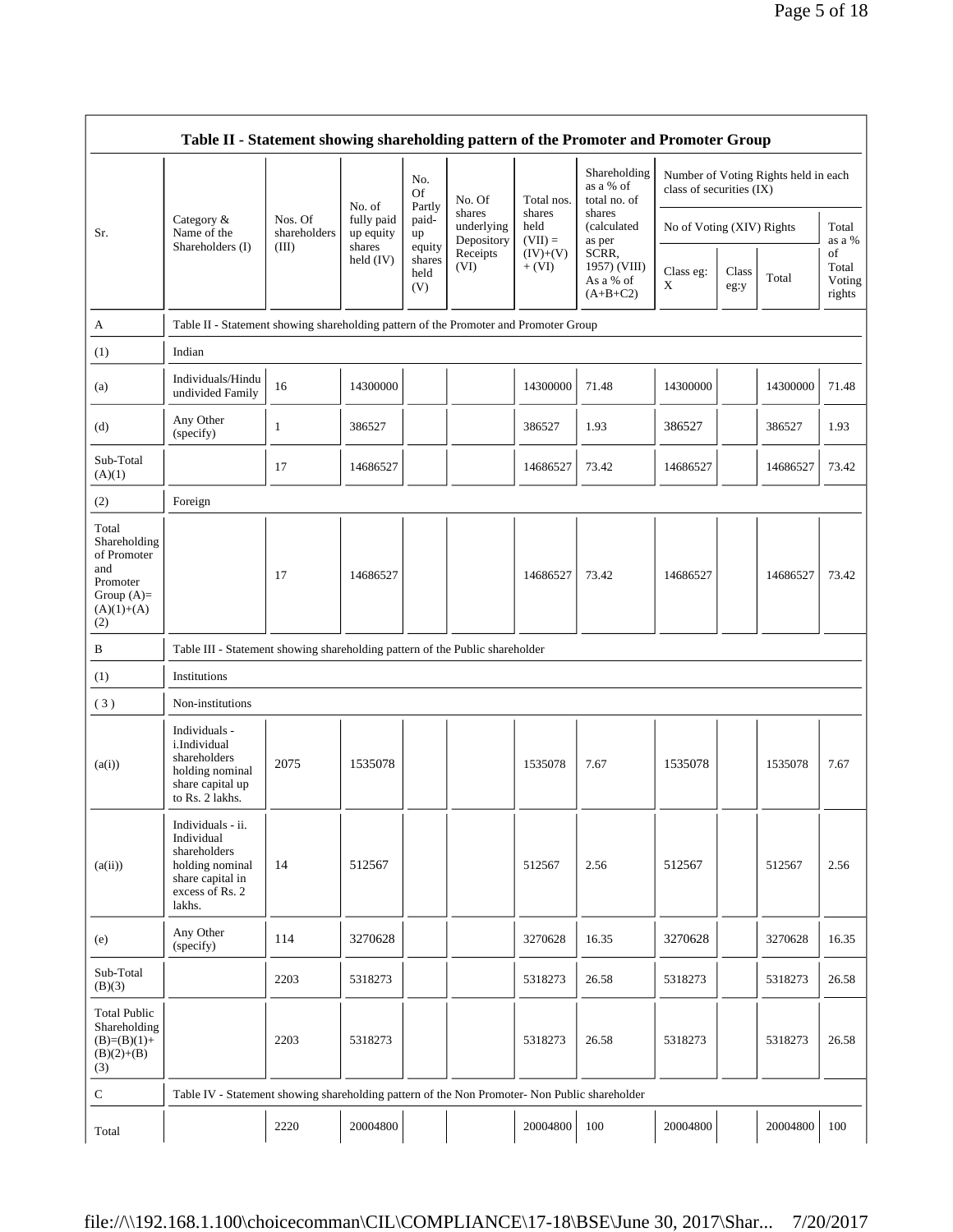| $A+B+C2$           |      |          |  |          |     |          |          |     |
|--------------------|------|----------|--|----------|-----|----------|----------|-----|
| Total<br>$(A+B+C)$ | 2220 | 20004800 |  | 20004800 | 100 | 20004800 | 20004800 | 100 |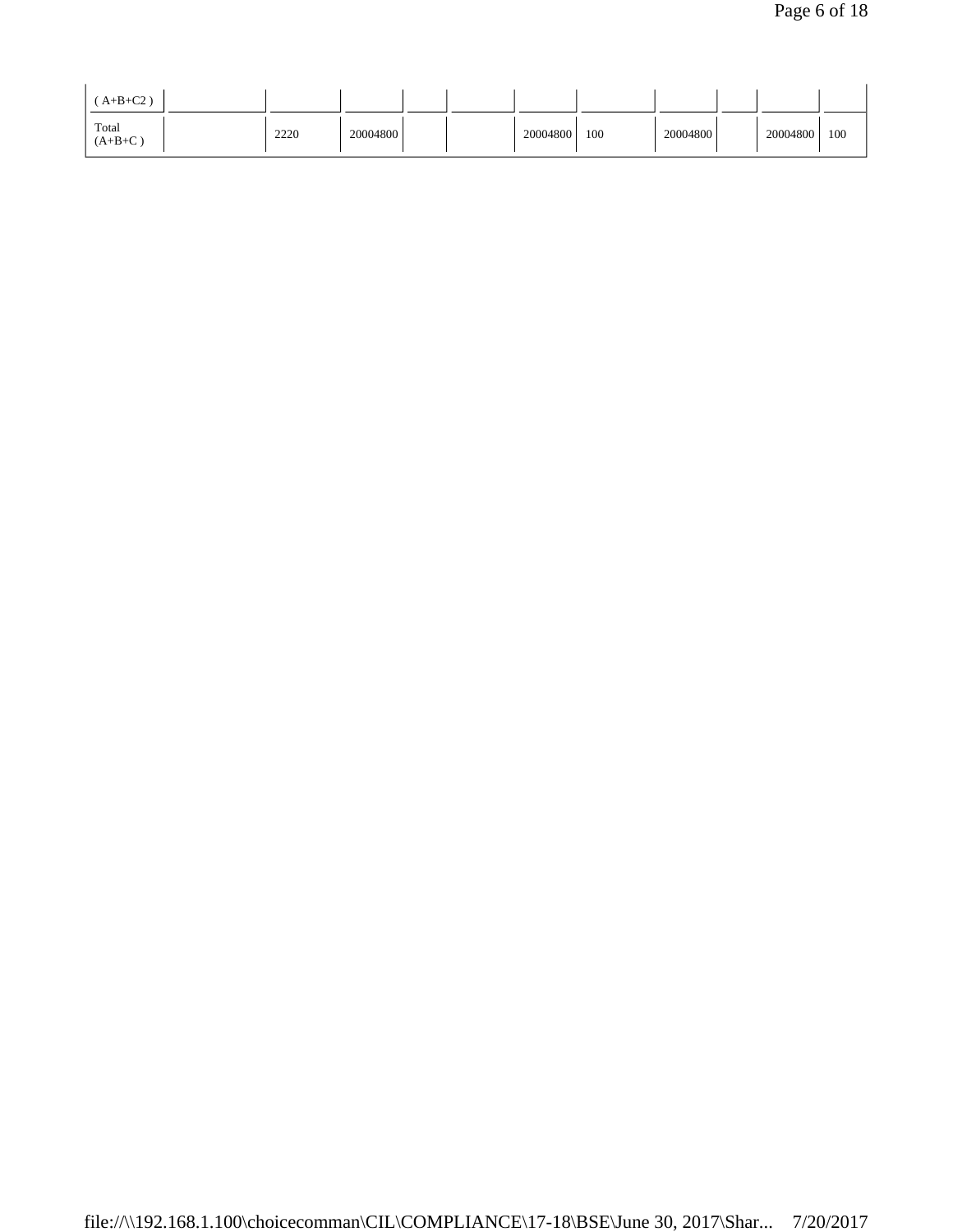|                                                                                         |                                       |                                                                                                                                                          |                                      | Table II - Statement showing shareholding pattern of the Promoter and Promoter Group          |                                     |                                                         |                                                                               |                                                    |                                           |
|-----------------------------------------------------------------------------------------|---------------------------------------|----------------------------------------------------------------------------------------------------------------------------------------------------------|--------------------------------------|-----------------------------------------------------------------------------------------------|-------------------------------------|---------------------------------------------------------|-------------------------------------------------------------------------------|----------------------------------------------------|-------------------------------------------|
|                                                                                         | No. Of<br><b>Shares</b><br>Underlying | No. Of<br><b>Shares</b><br>No. of<br>Underlying<br><b>Shares</b><br>Outstanding<br>Underlying<br>convertible<br>Outstanding<br>Outstanding<br>securities |                                      | Shareholding,<br>as a % assuming<br>full conversion<br>of convertible<br>securities (as a     | Number of Locked<br>in shares (XII) |                                                         | Number of<br><b>Shares</b><br>pledged or<br>otherwise<br>encumbered<br>(XIII) |                                                    | Number of<br>equity shares                |
| Sr.                                                                                     | convertible<br>securities<br>(X)      | Warrants<br>$(X_i)$                                                                                                                                      | and No. Of<br>Warrants<br>$(X_i)(a)$ | percentage of<br>diluted share<br>capital) (XI)=<br>$(VII)+(X)$ As a<br>% of $(A+B+C2)$       | No. (a)                             | As a<br>$%$ of<br>total<br><b>Shares</b><br>held<br>(b) | No.<br>(a)                                                                    | As a %<br>of total<br><b>Shares</b><br>held<br>(b) | held in<br>dematerialized<br>form $(XIV)$ |
| A                                                                                       |                                       |                                                                                                                                                          |                                      | Table II - Statement showing shareholding pattern of the Promoter and Promoter Group          |                                     |                                                         |                                                                               |                                                    |                                           |
| (1)                                                                                     | Indian                                |                                                                                                                                                          |                                      |                                                                                               |                                     |                                                         |                                                                               |                                                    |                                           |
| (a)                                                                                     |                                       |                                                                                                                                                          |                                      | 71.48                                                                                         | 14075000                            | 98.43                                                   |                                                                               |                                                    | 14300000                                  |
| (d)                                                                                     |                                       |                                                                                                                                                          |                                      | 1.93                                                                                          | 386527                              | 100                                                     |                                                                               |                                                    | 386527                                    |
| Sub-Total (A)<br>(1)                                                                    |                                       |                                                                                                                                                          |                                      | 73.42                                                                                         | 14461527                            | 98.47                                                   |                                                                               |                                                    | 14686527                                  |
| (2)                                                                                     | Foreign                               |                                                                                                                                                          |                                      |                                                                                               |                                     |                                                         |                                                                               |                                                    |                                           |
| Total<br>Shareholding<br>of Promoter<br>and Promoter<br>Group $(A)=$<br>$(A)(1)+(A)(2)$ |                                       |                                                                                                                                                          |                                      | 73.42                                                                                         | 14461527                            | 98.47                                                   |                                                                               |                                                    | 14686527                                  |
| B                                                                                       |                                       |                                                                                                                                                          |                                      | Table III - Statement showing shareholding pattern of the Public shareholder                  |                                     |                                                         |                                                                               |                                                    |                                           |
| (1)                                                                                     | Institutions                          |                                                                                                                                                          |                                      |                                                                                               |                                     |                                                         |                                                                               |                                                    |                                           |
| (3)                                                                                     | Non-institutions                      |                                                                                                                                                          |                                      |                                                                                               |                                     |                                                         |                                                                               |                                                    |                                           |
| (a(i))                                                                                  |                                       |                                                                                                                                                          |                                      | 7.67                                                                                          | $\boldsymbol{0}$                    | $\bf{0}$                                                |                                                                               |                                                    | 1461076                                   |
| (a(ii))                                                                                 |                                       |                                                                                                                                                          |                                      | 2.56                                                                                          | $\boldsymbol{0}$                    | $\boldsymbol{0}$                                        |                                                                               |                                                    | 512567                                    |
| (e)                                                                                     |                                       |                                                                                                                                                          |                                      | 16.35                                                                                         | $\boldsymbol{0}$                    | $\boldsymbol{0}$                                        |                                                                               |                                                    | 3268628                                   |
| Sub-Total (B)<br>(3)                                                                    |                                       |                                                                                                                                                          |                                      | 26.58                                                                                         | $\mathbf{0}$                        | $\mathbf{0}$                                            |                                                                               |                                                    | 5242271                                   |
| <b>Total Public</b><br>Shareholding<br>$(B)=(B)(1)+$<br>$(B)(2)+(B)(3)$                 |                                       |                                                                                                                                                          |                                      | 26.58                                                                                         | $\mathbf{0}$                        | $\boldsymbol{0}$                                        |                                                                               |                                                    | 5242271                                   |
| $\mathbf C$                                                                             |                                       |                                                                                                                                                          |                                      | Table IV - Statement showing shareholding pattern of the Non Promoter- Non Public shareholder |                                     |                                                         |                                                                               |                                                    |                                           |
| Total<br>$(A+B+C2)$                                                                     |                                       |                                                                                                                                                          |                                      | 100                                                                                           | 14461527                            | 72.29                                                   |                                                                               |                                                    | 19928798                                  |
| Total<br>$(A+B+C)$                                                                      |                                       |                                                                                                                                                          |                                      | 100                                                                                           | 14461527                            | 72.29                                                   |                                                                               |                                                    | 19928798                                  |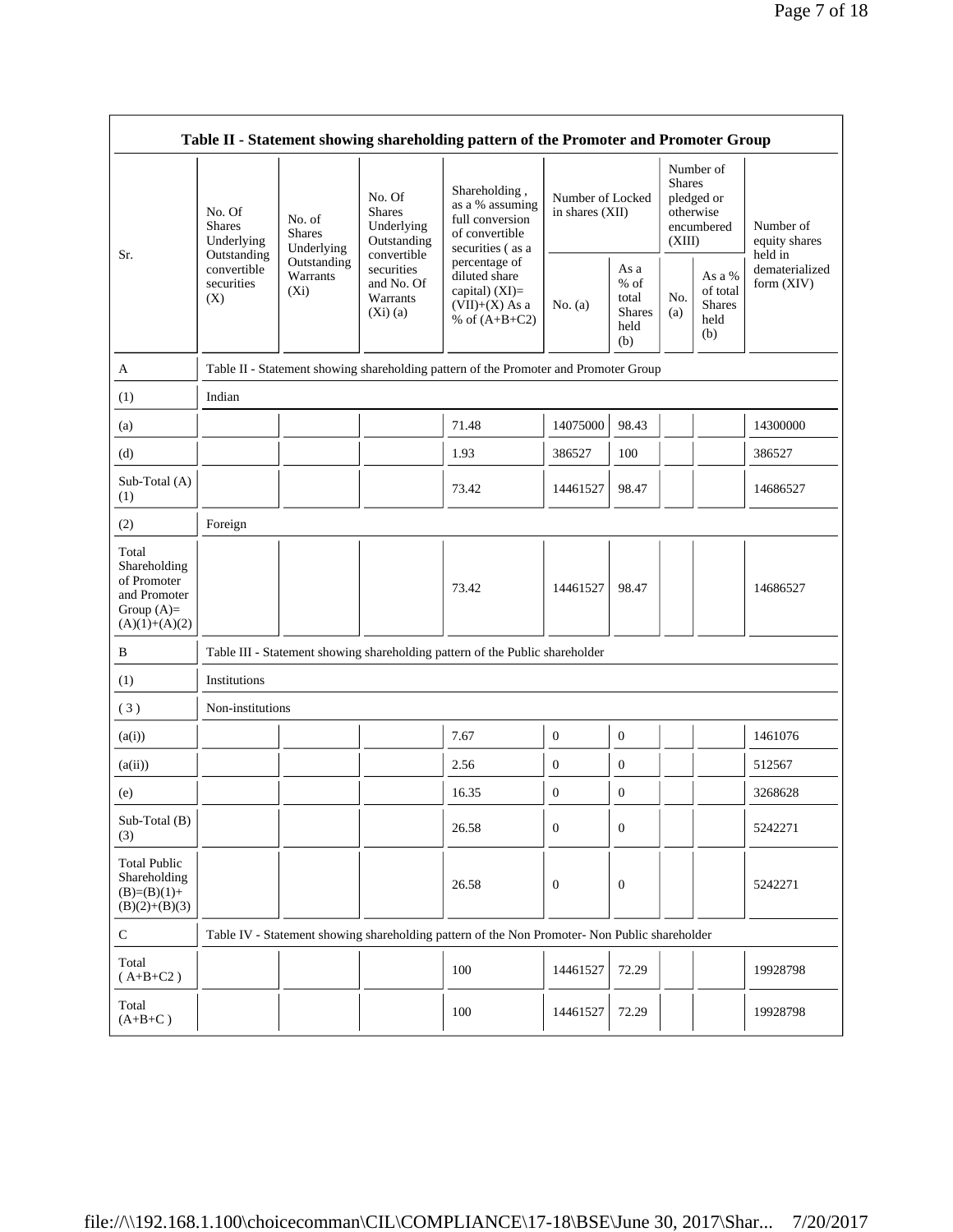|                                                                                                                            |                                                               |                 |                        | <b>Individuals/Hindu undivided Family</b> |                         |                         |                       |
|----------------------------------------------------------------------------------------------------------------------------|---------------------------------------------------------------|-----------------|------------------------|-------------------------------------------|-------------------------|-------------------------|-----------------------|
| Searial No.                                                                                                                | 1                                                             | 2               | $\sqrt{3}$             | $\overline{4}$                            | 5                       | 6                       | $\tau$                |
| Name of the<br>Shareholders<br>(I)                                                                                         | Vinita Sunil<br>Patodia                                       | Kamal<br>Poddar | Sunil Kumar<br>Patodia | Sunil<br>Chothmal<br>Patodia (HUF)        | Archana Anil<br>Patodia | Anil Chotmal<br>Patodia | Kamal Poddar<br>(HUF) |
| PAN(II)                                                                                                                    | ADTPP7048M                                                    | AJNPP5353K      | AAXPP0203B             | AAAHS9276C                                | AGZPP2397L              | AFMPP7771G              | AAHHK1927M            |
| No. of fully<br>paid up equity<br>shares held<br>(IV)                                                                      | 1575000                                                       | 2500000         | 1100000                | 300000                                    | 1575000                 | 1100000                 | 225000                |
| No. Of Partly<br>paid-up equity<br>shares held<br>(V)                                                                      |                                                               |                 |                        |                                           |                         |                         |                       |
| No. Of shares<br>underlying<br>Depository<br>Receipts (VI)                                                                 |                                                               |                 |                        |                                           |                         |                         |                       |
| Total nos.<br>shares held<br>$(VII) = (IV) +$<br>$(V)+(VI)$                                                                | 1575000                                                       | 2500000         | 1100000                | 300000                                    | 1575000                 | 1100000                 | 225000                |
| Shareholding<br>as a % of total<br>no. of shares<br>(calculated as<br>per SCRR,<br>1957) (VIII)<br>As a % of<br>$(A+B+C2)$ | 7.87                                                          | 12.5            | 5.5                    | 1.5                                       | 7.87                    | 5.5                     | 1.12                  |
|                                                                                                                            | Number of Voting Rights held in each class of securities (IX) |                 |                        |                                           |                         |                         |                       |
| Class eg: $X$                                                                                                              | 1575000                                                       | 2500000         | 1100000                | 300000                                    | 1575000                 | 1100000                 | 225000                |
| Class eg:y                                                                                                                 |                                                               |                 |                        |                                           |                         |                         |                       |
| Total                                                                                                                      | 1575000                                                       | 2500000         | 1100000                | 300000                                    | 1575000                 | 1100000                 | 225000                |
| Total as a %<br>of Total<br>Voting rights                                                                                  | 7.87                                                          | 12.5            | 5.5                    | 1.5                                       | 7.87                    | 5.5                     | 1.12                  |
| No. Of Shares<br>Underlying<br>Outstanding<br>convertible<br>securities (X)                                                |                                                               |                 |                        |                                           |                         |                         |                       |
| No. of Shares<br>Underlying<br>Outstanding<br>Warrants (Xi)                                                                |                                                               |                 |                        |                                           |                         |                         |                       |
| No. Of Shares<br>Underlying<br>Outstanding<br>convertible<br>securities and<br>No. Of<br>Warrants (Xi)<br>(a)              |                                                               |                 |                        |                                           |                         |                         |                       |
| Shareholding,<br>as a %                                                                                                    |                                                               |                 |                        |                                           |                         |                         |                       |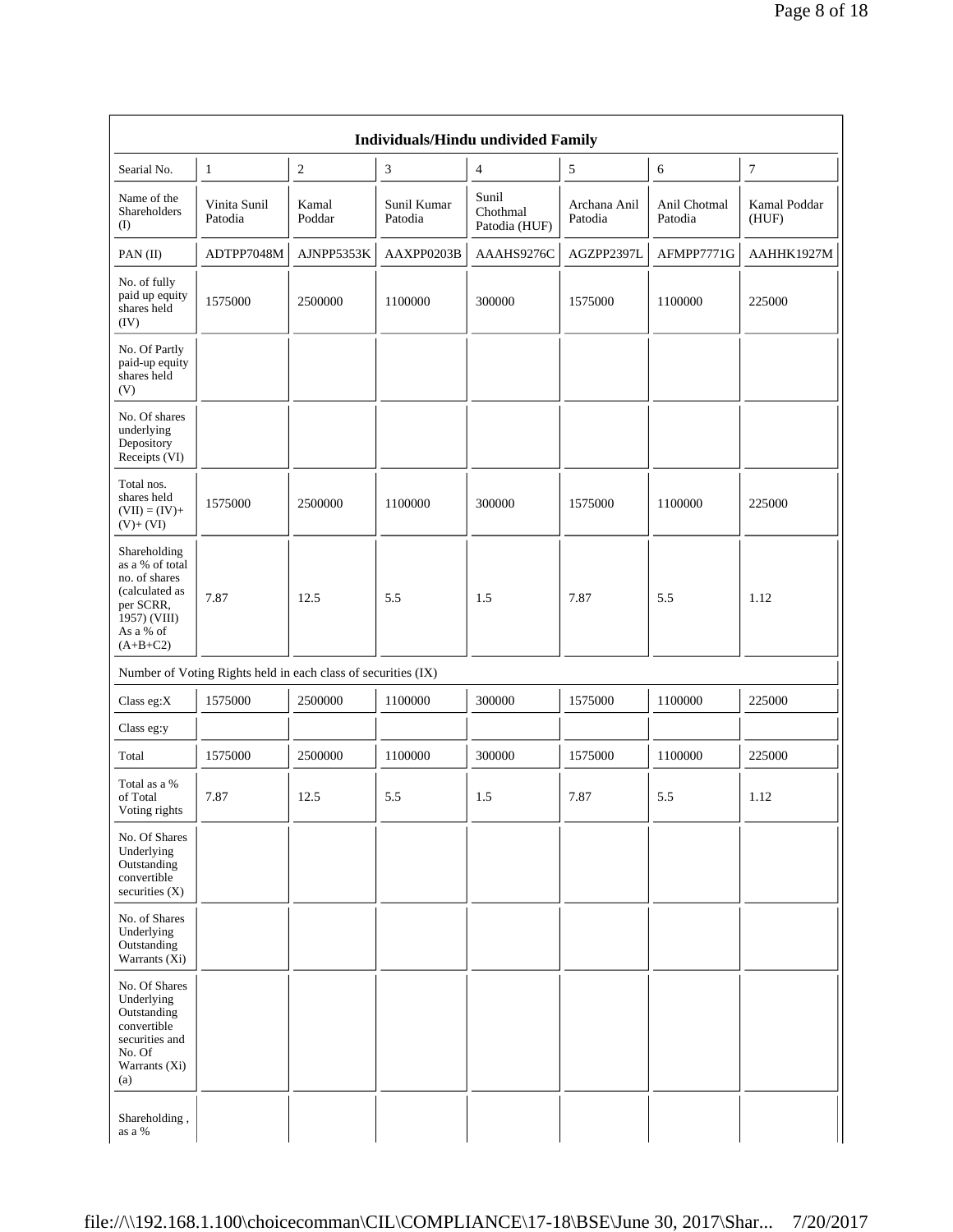| assuming full<br>conversion of<br>convertible<br>securities (as a<br>percentage of<br>diluted share<br>capital) (XI)=<br>$(VII)+(Xi)(a)$<br>As a % of<br>$(A+B+C2)$ | 7.87                                                    | 12.5    | 5.5     | 1.5    | 7.87    | 5.5     | 1.12           |
|---------------------------------------------------------------------------------------------------------------------------------------------------------------------|---------------------------------------------------------|---------|---------|--------|---------|---------|----------------|
|                                                                                                                                                                     | Number of Locked in shares (XII)                        |         |         |        |         |         |                |
| No. $(a)$                                                                                                                                                           | 1575000                                                 | 2500000 | 1100000 | 300000 | 1575000 | 1100000 | $\overline{0}$ |
| As a % of total<br>Shares held<br>(b)                                                                                                                               | 100                                                     | 100     | 100     | 100    | 100     | 100     | $\mathbf{0}$   |
|                                                                                                                                                                     | Number of Shares pledged or otherwise encumbered (XIII) |         |         |        |         |         |                |
| No. $(a)$                                                                                                                                                           |                                                         |         |         |        |         |         |                |
| As a % of total<br>Shares held<br>(b)                                                                                                                               |                                                         |         |         |        |         |         |                |
| Number of<br>equity shares<br>held in<br>dematerialized<br>form (XIV)                                                                                               | 1575000                                                 | 2500000 | 1100000 | 300000 | 1575000 | 1100000 | 225000         |
|                                                                                                                                                                     | Reason for not providing PAN                            |         |         |        |         |         |                |
| Reason for not<br>providing<br>PAN                                                                                                                                  |                                                         |         |         |        |         |         |                |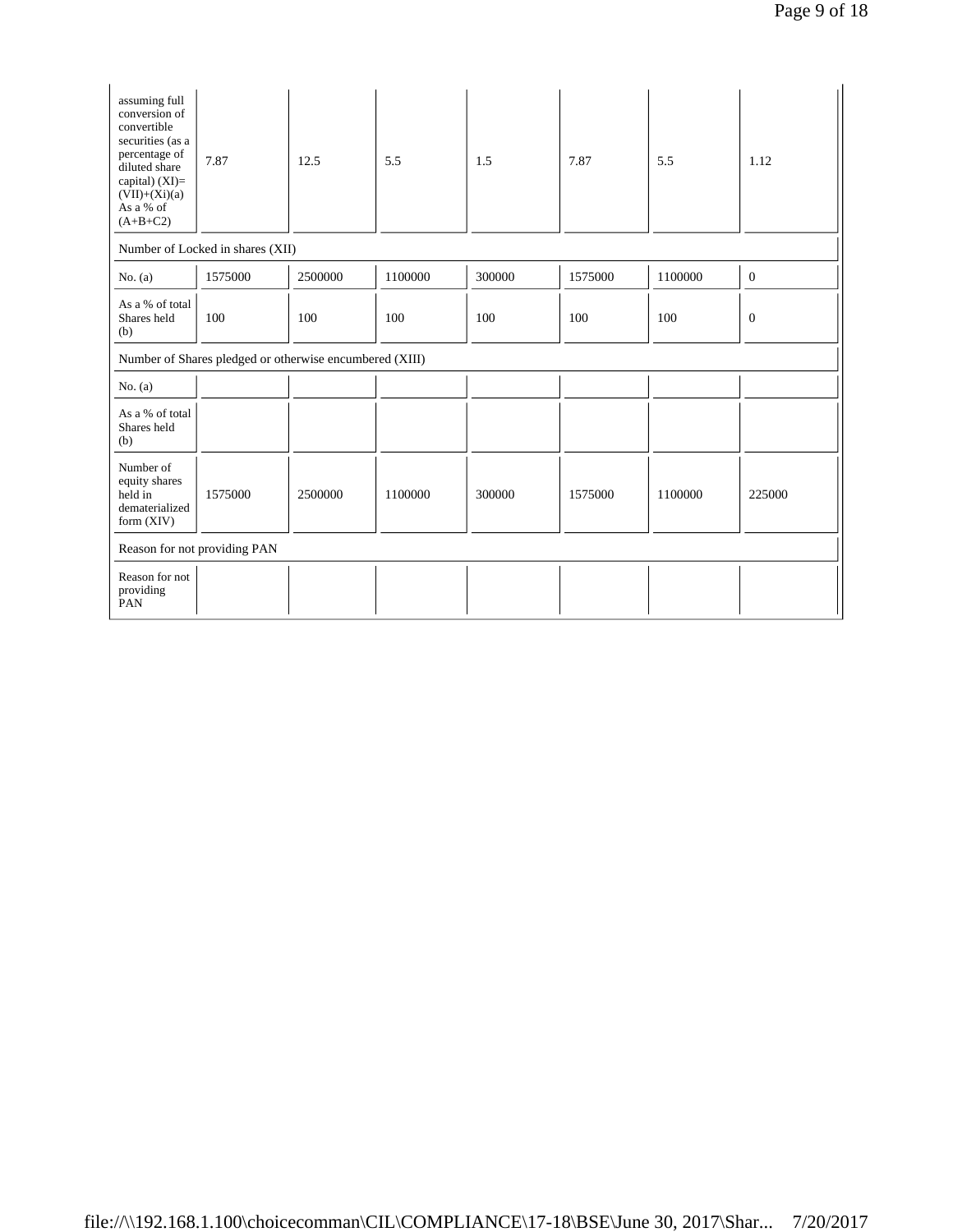|                                                                                                                            |                                                               |                            | Individuals/Hindu undivided Family |             |                            |                         |                   |
|----------------------------------------------------------------------------------------------------------------------------|---------------------------------------------------------------|----------------------------|------------------------------------|-------------|----------------------------|-------------------------|-------------------|
| Searial No.                                                                                                                | 8                                                             | $\overline{9}$             | 10                                 | 11          | 12                         | 13                      | 14                |
| Name of the<br>Shareholders<br>(1)                                                                                         | Anil Chotmal<br>Patodia (HUF)                                 | Hemlata<br>Kamal<br>Poddar | Arun Kumar<br>Poddar               | Sonu Poddar | Arun Kumar<br>Poddar (HUF) | Suyash Sunil<br>Patodia | Shreya<br>Patodia |
| PAN (II)                                                                                                                   | AAAHA4542B                                                    | ANJPP9451H                 | ANHPP9477G                         | AGIPC0029R  | AAMHA1752K                 | CNXPP1439A              | BSHPP9169F        |
| No. of fully<br>paid up equity<br>shares held (IV)                                                                         | 300000                                                        | 850000                     | 2100000                            | 1250000     | 225000                     | 300000                  | 300000            |
| No. Of Partly<br>paid-up equity<br>shares held (V)                                                                         |                                                               |                            |                                    |             |                            |                         |                   |
| No. Of shares<br>underlying<br>Depository<br>Receipts (VI)                                                                 |                                                               |                            |                                    |             |                            |                         |                   |
| Total nos.<br>shares held<br>$(VII) = (IV) +$<br>$(V)+(VI)$                                                                | 300000                                                        | 850000                     | 2100000                            | 1250000     | 225000                     | 300000                  | 300000            |
| Shareholding as<br>a % of total no.<br>of shares<br>(calculated as<br>per SCRR,<br>1957) (VIII) As<br>a % of<br>$(A+B+C2)$ | 1.5                                                           | 4.25                       | 10.5                               | 6.25        | 1.12                       | 1.5                     | 1.5               |
|                                                                                                                            | Number of Voting Rights held in each class of securities (IX) |                            |                                    |             |                            |                         |                   |
| Class eg: $X$                                                                                                              | 300000                                                        | 850000                     | 2100000                            | 1250000     | 225000                     | 300000                  | 300000            |
| Class eg:y                                                                                                                 |                                                               |                            |                                    |             |                            |                         |                   |
| Total                                                                                                                      | 300000                                                        | 850000                     | 2100000                            | 1250000     | 225000                     | 300000                  | 300000            |
| Total as a % of<br><b>Total Voting</b><br>rights                                                                           | 1.5                                                           | 4.25                       | 10.5                               | 6.25        | 1.12                       | 1.5                     | 1.5               |
| No. Of Shares<br>Underlying<br>Outstanding<br>convertible<br>securities (X)                                                |                                                               |                            |                                    |             |                            |                         |                   |
| No. of Shares<br>Underlying<br>Outstanding<br>Warrants (Xi)                                                                |                                                               |                            |                                    |             |                            |                         |                   |
| No. Of Shares<br>Underlying<br>Outstanding<br>convertible<br>securities and<br>No. Of<br>Warrants (Xi)<br>(a)              |                                                               |                            |                                    |             |                            |                         |                   |
| Shareholding,<br>as a %<br>assuming full<br>conversion of                                                                  |                                                               |                            |                                    |             |                            |                         |                   |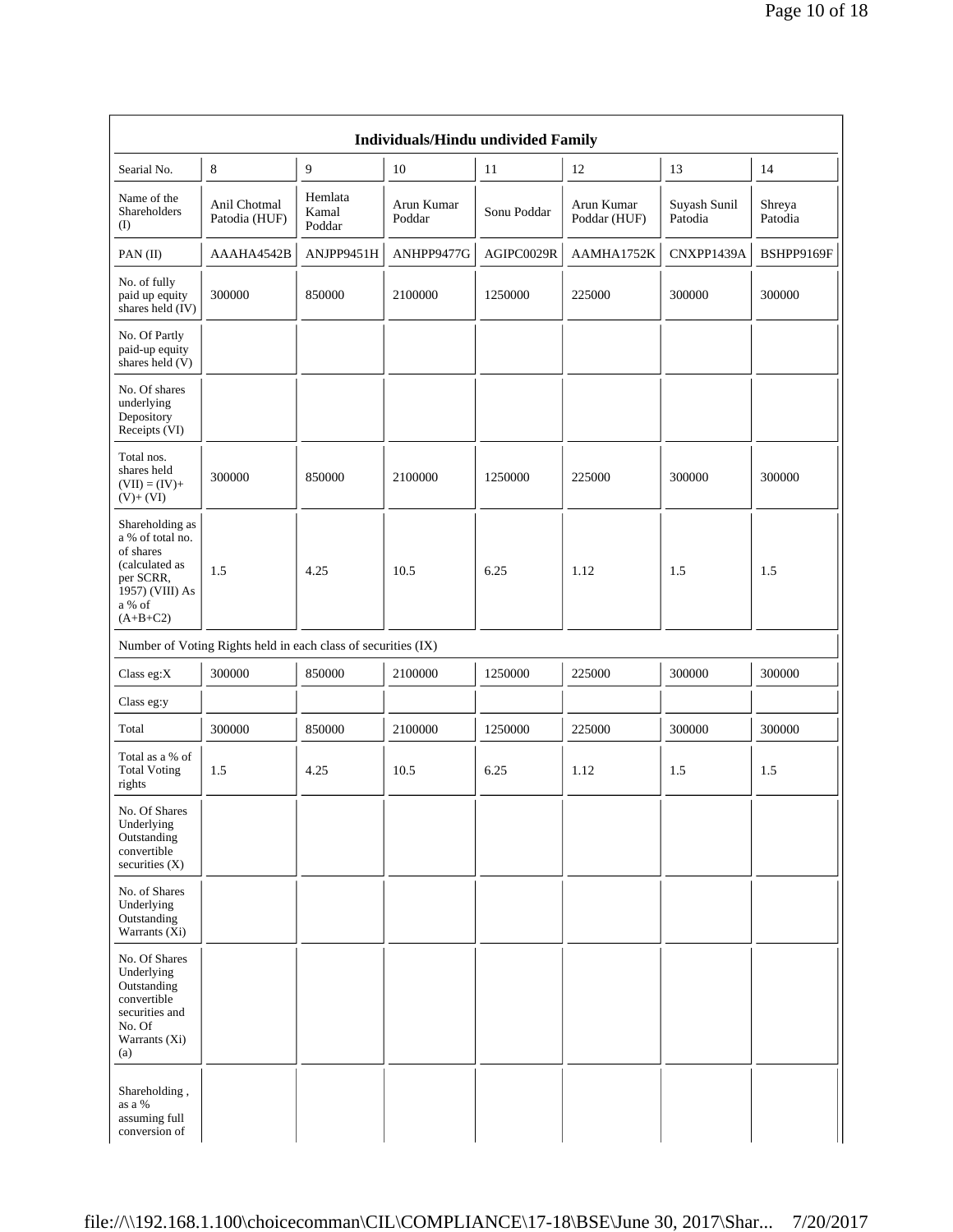| convertible<br>securities (as a<br>percentage of<br>diluted share<br>capital) $(XI)=$<br>$(VII)+(Xi)(a)$<br>As a % of<br>$(A+B+C2)$ | 1.5                                                     | 4.25   | 10.5    | 6.25    | 1.12   | 1.5    | 1.5    |
|-------------------------------------------------------------------------------------------------------------------------------------|---------------------------------------------------------|--------|---------|---------|--------|--------|--------|
|                                                                                                                                     | Number of Locked in shares (XII)                        |        |         |         |        |        |        |
| No. $(a)$                                                                                                                           | 300000                                                  | 850000 | 2100000 | 1250000 | 225000 | 300000 | 300000 |
| As a % of total<br>Shares held (b)                                                                                                  | 100                                                     | 100    | 100     | 100     | 100    | 100    | 100    |
|                                                                                                                                     | Number of Shares pledged or otherwise encumbered (XIII) |        |         |         |        |        |        |
| No. $(a)$                                                                                                                           |                                                         |        |         |         |        |        |        |
| As a % of total<br>Shares held (b)                                                                                                  |                                                         |        |         |         |        |        |        |
| Number of<br>equity shares<br>held in<br>dematerialized<br>form $(XIV)$                                                             | 300000                                                  | 850000 | 2100000 | 1250000 | 225000 | 300000 | 300000 |
| Reason for not providing PAN                                                                                                        |                                                         |        |         |         |        |        |        |
| Reason for not<br>providing PAN                                                                                                     |                                                         |        |         |         |        |        |        |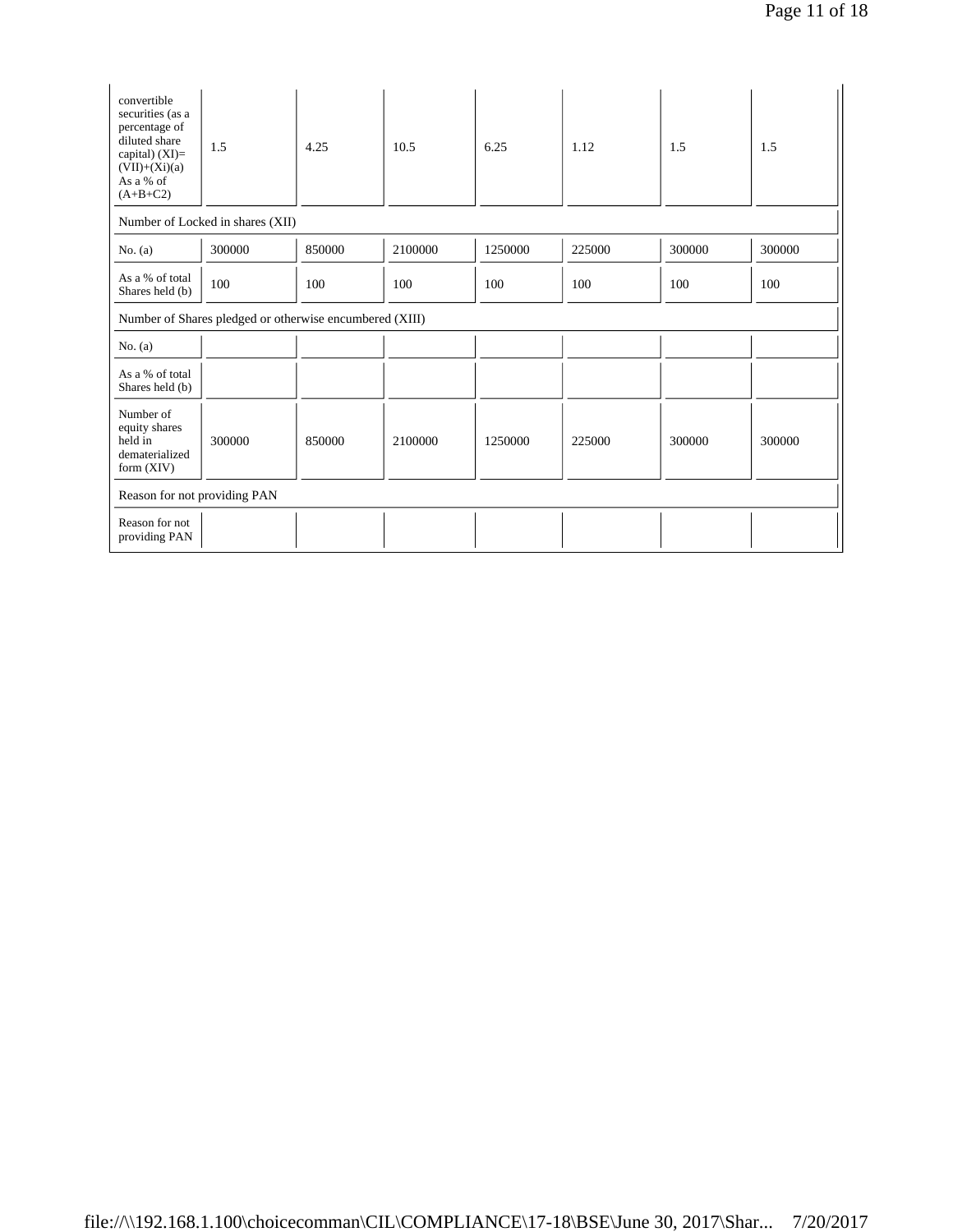| Searial No.                                                                                                                                                                               | 15                                                            | 16             |                       |
|-------------------------------------------------------------------------------------------------------------------------------------------------------------------------------------------|---------------------------------------------------------------|----------------|-----------------------|
| Name of the<br>Shareholders (I)                                                                                                                                                           | Aayush Patodia                                                | Aastha Patodia | Click here to go back |
| PAN $(II)$                                                                                                                                                                                | CXXPP1381D                                                    | CYRPP9441H     | Total                 |
| No. of fully paid<br>up equity shares<br>held (IV)                                                                                                                                        | 300000                                                        | 300000         | 14300000              |
| No. Of Partly paid-<br>up equity shares<br>held(V)                                                                                                                                        |                                                               |                |                       |
| No. Of shares<br>underlying<br>Depository<br>Receipts (VI)                                                                                                                                |                                                               |                |                       |
| Total nos. shares<br>held $(VII) = (IV) +$<br>$(V)+(VI)$                                                                                                                                  | 300000                                                        | 300000         | 14300000              |
| Shareholding as a<br>% of total no. of<br>shares (calculated<br>as per SCRR,<br>$19\overline{57}$ ) (VIII) As a<br>% of $(A+B+C2)$                                                        | 1.5                                                           | 1.5            | 71.48                 |
|                                                                                                                                                                                           | Number of Voting Rights held in each class of securities (IX) |                |                       |
| Class eg: $X$                                                                                                                                                                             | 300000                                                        | 300000         | 14300000              |
| Class eg:y                                                                                                                                                                                |                                                               |                |                       |
| Total                                                                                                                                                                                     | 300000                                                        | 300000         | 14300000              |
| Total as a % of<br><b>Total Voting rights</b>                                                                                                                                             | 1.5                                                           | 1.5            | 71.48                 |
| No. Of Shares<br>Underlying<br>Outstanding<br>convertible<br>securities (X)                                                                                                               |                                                               |                |                       |
| No. of Shares<br>Underlying<br>Outstanding<br>Warrants $(X_i)$                                                                                                                            |                                                               |                |                       |
| No. Of Shares<br>Underlying<br>Outstanding<br>convertible<br>securities and No.<br>Of Warrants (Xi)<br>(a)                                                                                |                                                               |                |                       |
| Shareholding, as a<br>% assuming full<br>conversion of<br>convertible<br>securities (as a<br>percentage of<br>diluted share<br>capital) (XI)= (VII)<br>$+(Xi)(a)$ As a % of<br>$(A+B+C2)$ | 1.5                                                           | 1.5            | 71.48                 |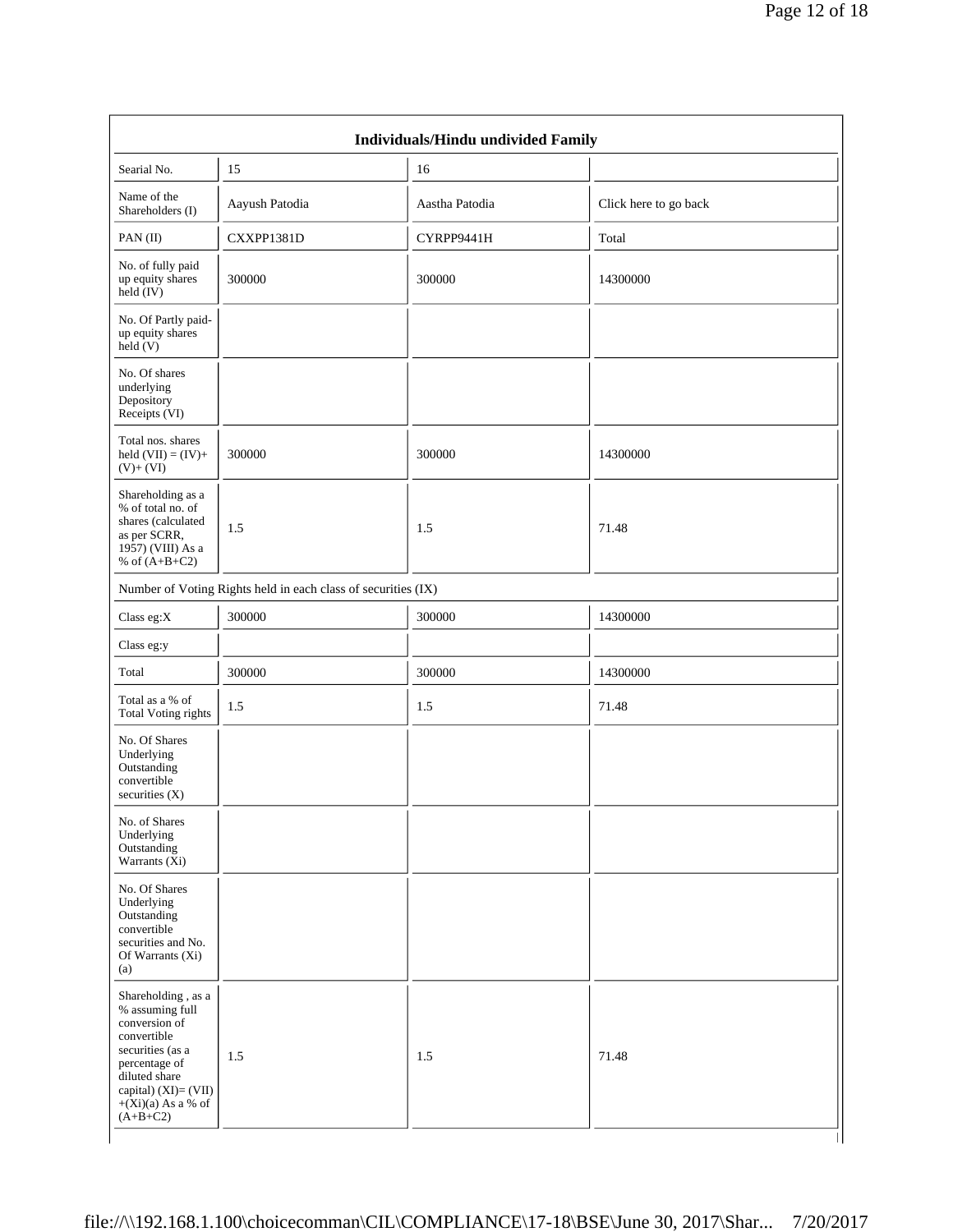| No. $(a)$                                                            | 300000                                                  | 300000 | 14075000 |  |
|----------------------------------------------------------------------|---------------------------------------------------------|--------|----------|--|
| As a % of total<br>Shares held (b)                                   | 100                                                     | 100    | 98.43    |  |
|                                                                      | Number of Shares pledged or otherwise encumbered (XIII) |        |          |  |
| No. $(a)$                                                            |                                                         |        |          |  |
| As a % of total<br>Shares held (b)                                   |                                                         |        |          |  |
| Number of equity<br>shares held in<br>dematerialized<br>form $(XIV)$ | 300000                                                  | 300000 | 14300000 |  |
| Reason for not providing PAN                                         |                                                         |        |          |  |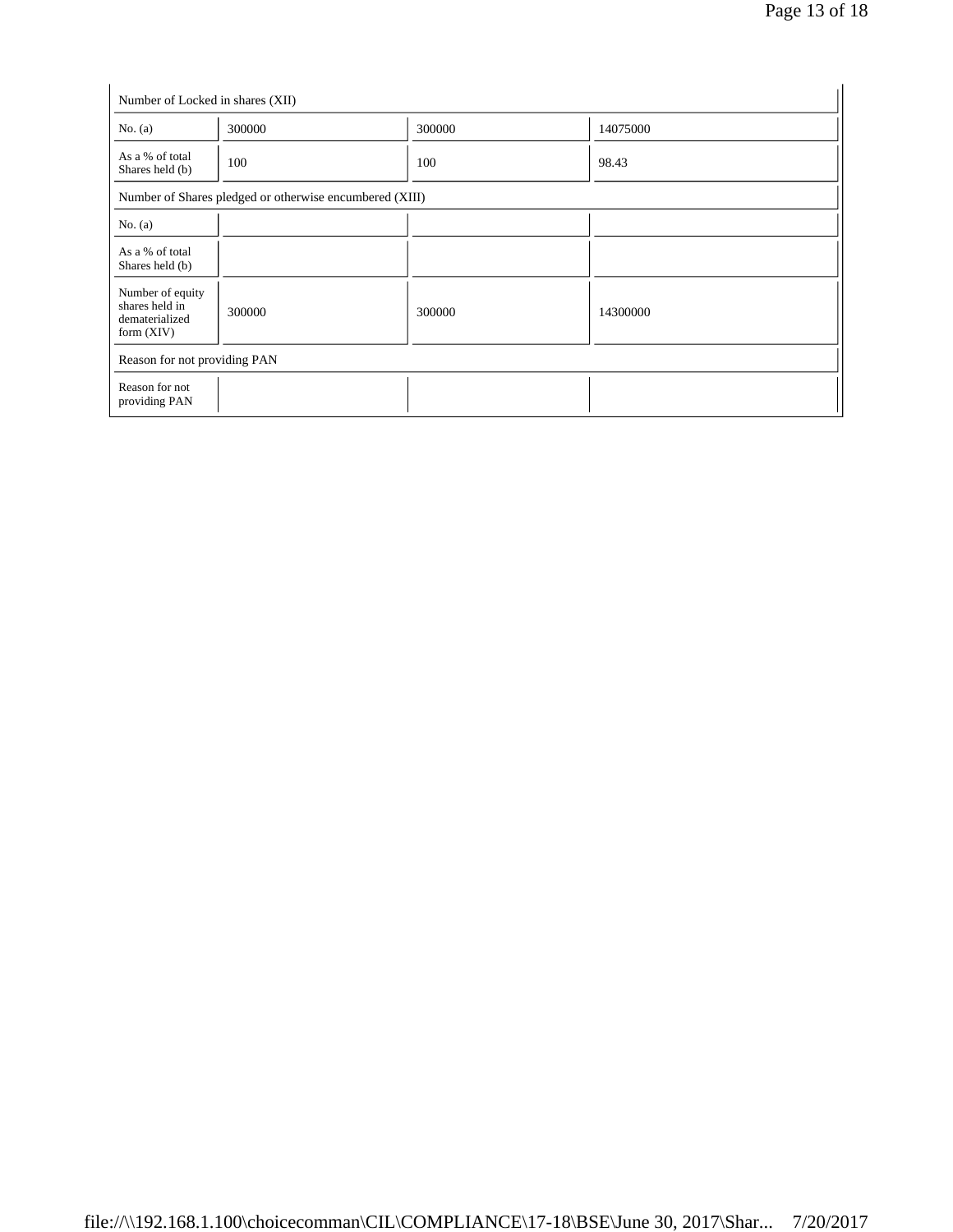| Any Other (specify)                                                                                                  |                                                               |                       |  |
|----------------------------------------------------------------------------------------------------------------------|---------------------------------------------------------------|-----------------------|--|
| Searial No.                                                                                                          | $\mathbf{1}$                                                  |                       |  |
| Category                                                                                                             | <b>Bodies Corporate</b>                                       | Click here to go back |  |
| Name of the<br>Shareholders (I)                                                                                      | Upton Infrastructure Private Limited                          |                       |  |
| PAN(II)                                                                                                              | AAACU9556A                                                    | Total                 |  |
| No. of the<br>Shareholders (I)                                                                                       | $\mathbf{1}$                                                  | $\mathbf{1}$          |  |
| No. of fully paid<br>up equity shares<br>held (IV)                                                                   | 386527                                                        | 386527                |  |
| No. Of Partly paid-<br>up equity shares<br>held (V)                                                                  |                                                               |                       |  |
| No. Of shares<br>underlying<br>Depository<br>Receipts (VI)                                                           |                                                               |                       |  |
| Total nos. shares<br>held $(VII) = (IV) +$<br>$(V)+(VI)$                                                             | 386527                                                        | 386527                |  |
| Shareholding as a<br>% of total no. of<br>shares (calculated<br>as per SCRR,<br>1957) (VIII) As a<br>% of $(A+B+C2)$ | 1.93                                                          | 1.93                  |  |
|                                                                                                                      | Number of Voting Rights held in each class of securities (IX) |                       |  |
| Class eg: X                                                                                                          | 386527                                                        | 386527                |  |
| Class eg:y                                                                                                           |                                                               |                       |  |
| Total                                                                                                                | 386527                                                        | 386527                |  |
| Total as a % of<br><b>Total Voting rights</b>                                                                        | 1.93                                                          | 1.93                  |  |
| No. Of Shares<br>Underlying<br>Outstanding<br>convertible<br>securities (X)                                          |                                                               |                       |  |
| No. of Shares<br>Underlying<br>Outstanding<br>Warrants (Xi)                                                          |                                                               |                       |  |
| No. Of Shares<br>Underlying<br>Outstanding<br>convertible<br>securities and No.<br>Of Warrants (Xi)<br>(a)           |                                                               |                       |  |
| Shareholding, as a<br>% assuming full<br>conversion of<br>convertible<br>securities (as a                            | 1.93                                                          | 1.93                  |  |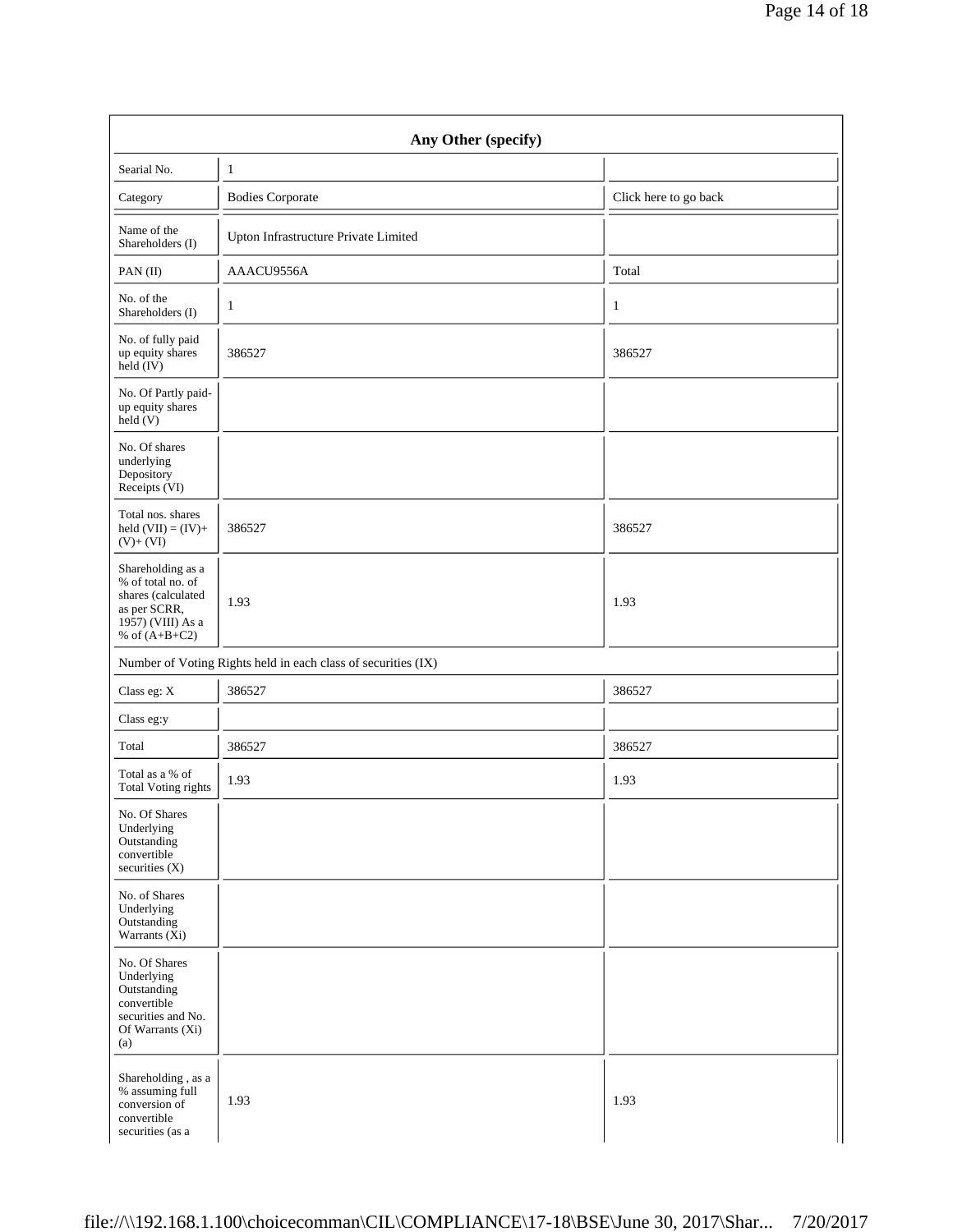| percentage of<br>diluted share<br>capital) $(XI)=(VII)$<br>$+(X)$ As a % of<br>$(A+B+C2)$ |        |        |  |
|-------------------------------------------------------------------------------------------|--------|--------|--|
| Number of Locked in shares (XII)                                                          |        |        |  |
| No. $(a)$                                                                                 | 386527 | 386527 |  |
| As a % of total<br>Shares held (b)                                                        | 100    | 100    |  |
| Number of Shares pledged or otherwise encumbered (XIII)                                   |        |        |  |
| No. $(a)$                                                                                 |        |        |  |
| As a % of total<br>Shares held (b)                                                        |        |        |  |
| Number of equity<br>shares held in<br>dematerialized<br>form $(XIV)$                      | 386527 | 386527 |  |
| Reason for not<br>providing PAN                                                           |        |        |  |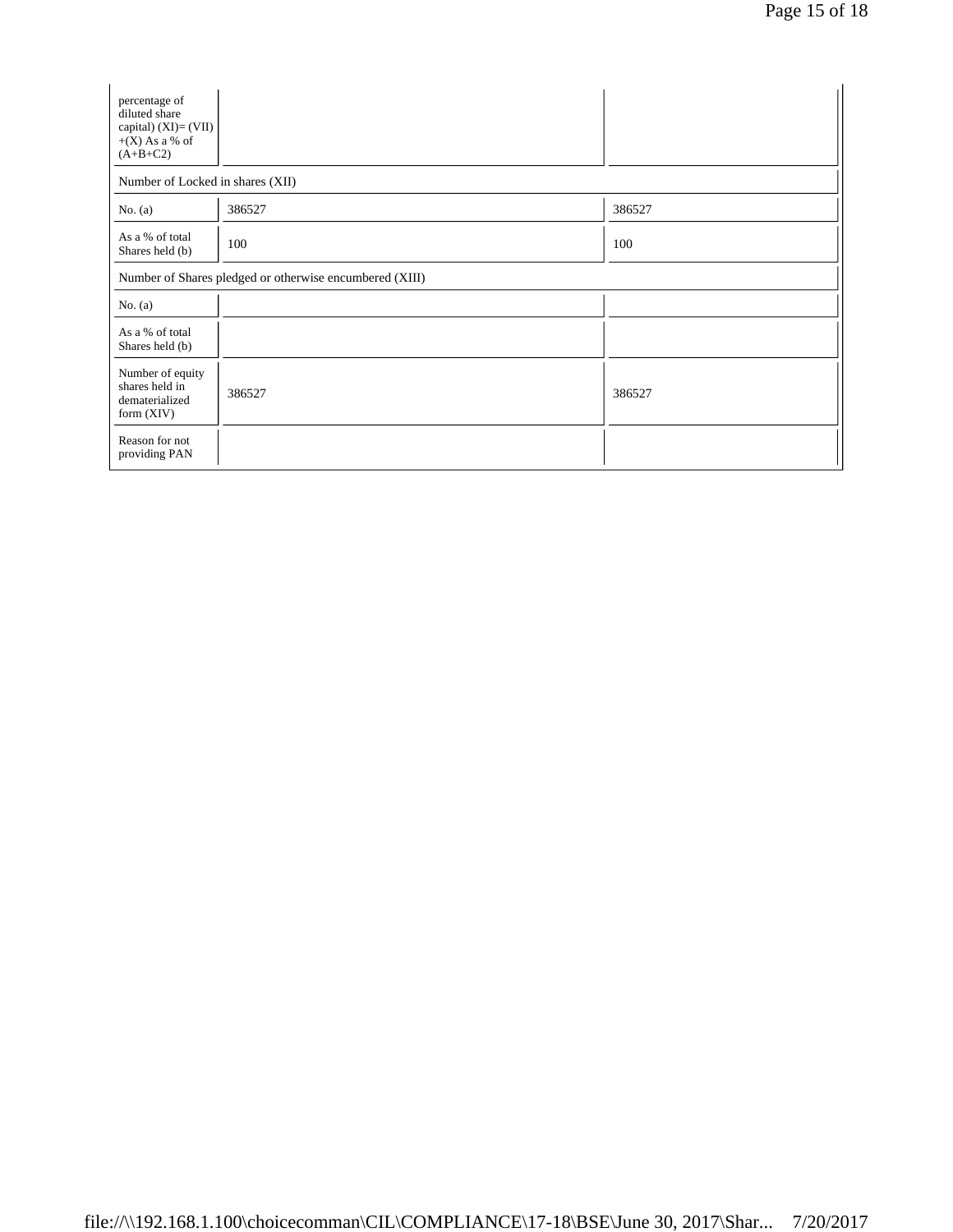| Any Other (specify)                                                                                                  |                                                               |                                           |                                           |                          |
|----------------------------------------------------------------------------------------------------------------------|---------------------------------------------------------------|-------------------------------------------|-------------------------------------------|--------------------------|
| Searial No.                                                                                                          | 1                                                             | $\overline{c}$                            | 3                                         |                          |
| Category                                                                                                             | <b>Bodies Corporate</b>                                       | <b>Bodies Corporate</b>                   | <b>Bodies Corporate</b>                   |                          |
| Category / More<br>than 1 percentage                                                                                 | More than 1 percentage of<br>shareholding                     | More than 1 percentage of<br>shareholding | More than 1 percentage of<br>shareholding |                          |
| Name of the<br>Shareholders (I)                                                                                      | Azura Projects Private Limited                                | Florence Securities Private<br>Limited    | Miranda Impex Private<br>Limited          | Click here to<br>go back |
| PAN(II)                                                                                                              | AAGCA9030R                                                    | AABCF5634R                                | AAFCM3304D                                | Total                    |
| No. of the<br>Shareholders (I)                                                                                       | 1                                                             | 1                                         | 1                                         | $\mathbf{0}$             |
| No. of fully paid<br>up equity shares<br>$\text{held} (IV)$                                                          | 1285026                                                       | 750000                                    | 350000                                    | $\mathbf{0}$             |
| No. Of Partly paid-<br>up equity shares<br>$\text{held}$ (V)                                                         |                                                               |                                           |                                           |                          |
| No. Of shares<br>underlying<br>Depository<br>Receipts (VI)                                                           |                                                               |                                           |                                           |                          |
| Total nos. shares<br>held $(VII) = (IV) +$<br>$(V)$ + $(VI)$                                                         | 1285026                                                       | 750000                                    | 350000                                    | $\mathbf{0}$             |
| Shareholding as a<br>% of total no. of<br>shares (calculated<br>as per SCRR,<br>1957) (VIII) As a<br>% of $(A+B+C2)$ | 6.42                                                          | 3.75                                      | 1.75                                      | $\mathbf{0}$             |
|                                                                                                                      | Number of Voting Rights held in each class of securities (IX) |                                           |                                           |                          |
| Class eg: X                                                                                                          | 1285026                                                       | 750000                                    | 350000                                    | $\bf{0}$                 |
| Class eg:y                                                                                                           |                                                               |                                           |                                           |                          |
| Total                                                                                                                | 1285026                                                       | 750000                                    | 350000                                    | $\boldsymbol{0}$         |
| Total as a % of<br><b>Total Voting rights</b>                                                                        | 6.42                                                          | 3.75                                      | 1.75                                      | $\boldsymbol{0}$         |
| No. Of Shares<br>Underlying<br>Outstanding<br>convertible<br>securities $(X)$                                        |                                                               |                                           |                                           |                          |
| No. of Shares<br>Underlying<br>Outstanding<br>Warrants (Xi)                                                          |                                                               |                                           |                                           |                          |
| No. Of Shares<br>Underlying<br>Outstanding<br>convertible<br>securities and No.<br>Of Warrants (Xi)<br>(a)           |                                                               |                                           |                                           |                          |
| Shareholding, as a<br>% assuming full                                                                                |                                                               |                                           |                                           |                          |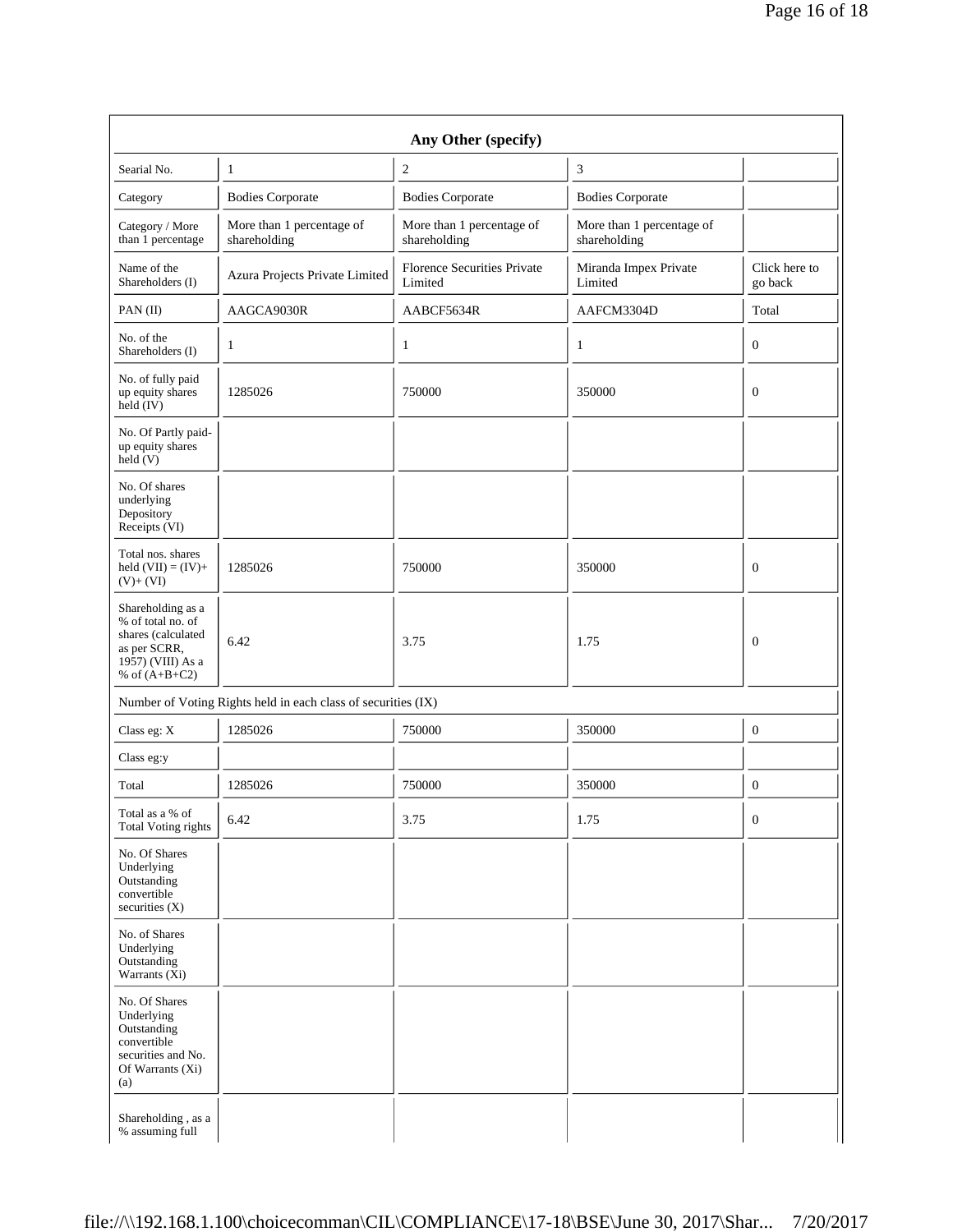| conversion of<br>convertible<br>securities (as a<br>percentage of<br>diluted share<br>capital) $(XI) = (VII)$<br>$+(X)$ As a % of<br>$(A+B+C2)$ | 6.42           | 3.75         | 1.75         | $\mathbf{0}$   |
|-------------------------------------------------------------------------------------------------------------------------------------------------|----------------|--------------|--------------|----------------|
| Number of Locked in shares (XII)                                                                                                                |                |              |              |                |
| No. $(a)$                                                                                                                                       | $\overline{0}$ | $\mathbf{0}$ | $\mathbf{0}$ | $\mathbf{0}$   |
| As a % of total<br>Shares held (b)                                                                                                              | $\overline{0}$ | $\mathbf{0}$ | $\mathbf{0}$ | $\overline{0}$ |
| Number of equity<br>shares held in<br>dematerialized<br>form $(XIV)$                                                                            | 1285026        | 750000       | 350000       | $\overline{0}$ |
| Reason for not providing PAN                                                                                                                    |                |              |              |                |
| Reason for not<br>providing PAN                                                                                                                 |                |              |              |                |